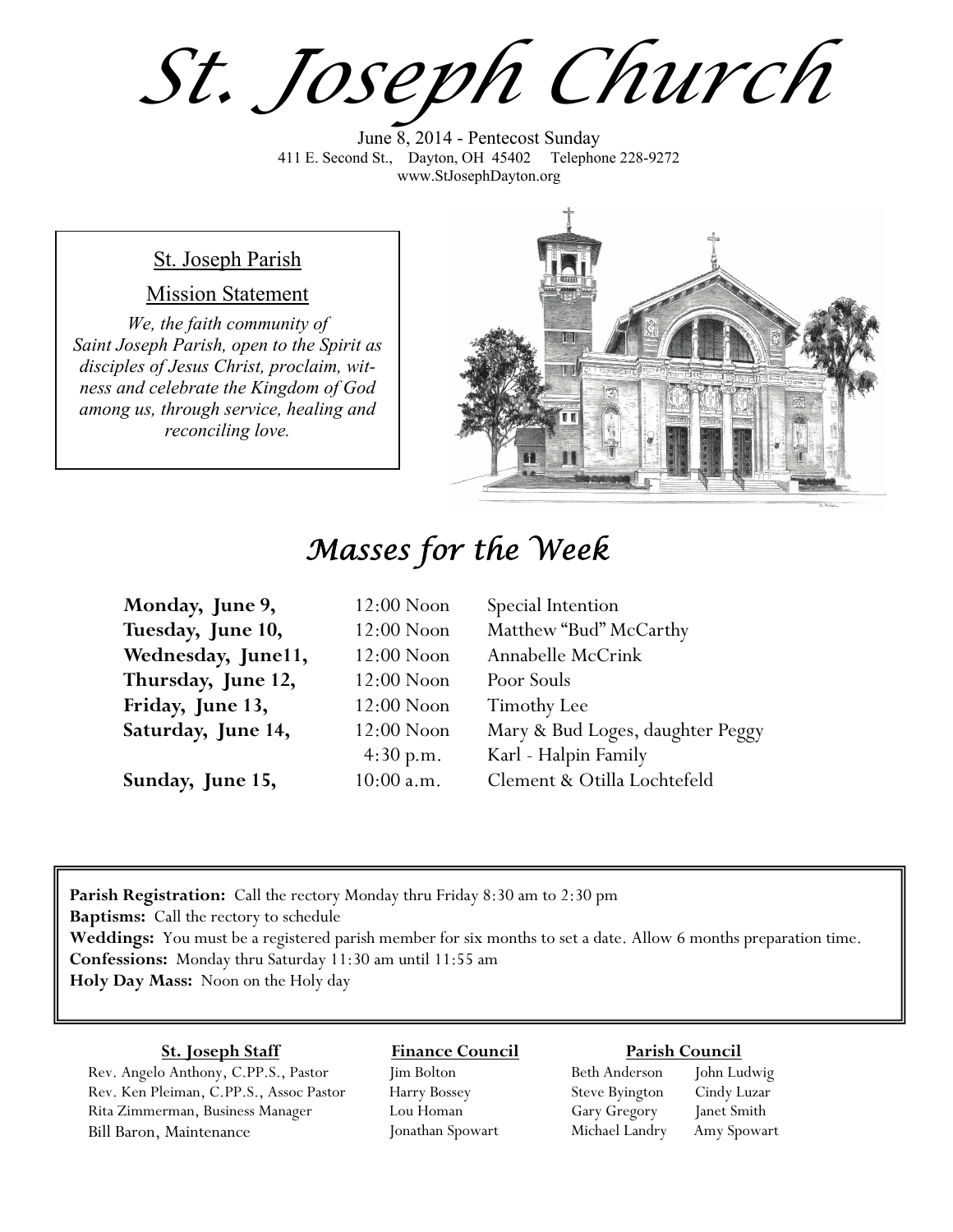# *St. Joseph Update*

# *Dayton Council 500 Knight of Columbus Steak Fry*

 Friday, June 13th from 6:00 - 9:00pm at 267 Bainbridge St. Please join us for a 12 oz New York strip steak including a baked potato, salad, corn, coffee and a complimentary beverage for \$15. A children's menu of hamburgers/chips is also available @ \$5 with a soda. 50/50 raffle and other raffles. Pre sales encouraged. Please contact Larry Clark @ 937-470-3594. Thank You.

 *The Athenaeum of Ohio's Lay Pastoral Ministry Program* is pleased offer a Couple Communication Workshop, presented by Dr. Tom Giordano. The workshop will be offered on two consecutive Saturdays, June 21st and 28th from 8:45am-12:45pm at the Bartlett Center, located at the Athenaeum of Ohio, 6616 Beechmont Avenue, Cincinnati. The cost is \$75 per couple. Couple Communication is an easy to learn, awardwinning educational program in which couples participate together. As a couple, participants learn 11 communication skills for talking, listening, making decisions and effectively resolving conflicts together. Please reply by June 11th to ccheevers@athenaeum.edu or call 513.231.1200.

# *Catholic Relief Services*

Thank you for your support of The Catholic Relief Services Collection. St. Joseph parishioners donated \$1707.00 to this collection.



# *Coffee & Donuts*

Join us today, Sunday, following the 10:00 Mass in the school cafeteria for coffee, donuts and fellowship.

## **Financial Information**

Collection for June 1st \$5683.00 Charity \$204.00

**Thank You!** 

# *Prayer List*

 *Please keep the following people in your prayers. Please call the rectory if you would like someone added to the prayer list.* 

*Patricia Bornhorst Marie Henry Greg Bowers Brittany Keirns Susan Busch Robert Garrity Pamela Cabrera* **Randy Kramer** *Fran & Al Dabrowski Chris Luehrs Nancy Dolan Lindsey Luehrs George Dopf Milo Nickles Rachel Dudley Helen Moore Earl Evans Jr Joe Moretto Mary Fiste Robert Morris Joseph Franchina Clara Osman Darrel Francis Anna Pole Gail Gaeth Stephanie Potter Clara Garza Thomas Pluckett Richard Gill Isaiah Ramsey Dorothy Grant Tony Riggs Jim Hanerty Ed Sullivan Bennett Hart* **Betty Wenzel** 

| Potluck Dinner - June 21                                                                                                                                                   |  |  |
|----------------------------------------------------------------------------------------------------------------------------------------------------------------------------|--|--|
| The Social Committee is planning a potluck dinner following the 4:30 Mass on June 21st in the school cafeteria.<br>Come and enjoy great food and friends! All are welcome. |  |  |
| 'Name:                                                                                                                                                                     |  |  |
| Phone Number:                                                                                                                                                              |  |  |
| Number of people attending:                                                                                                                                                |  |  |
| Please let us know what kind of covered dish you'll be bringing:<br>Please complete and put in the collection next week.                                                   |  |  |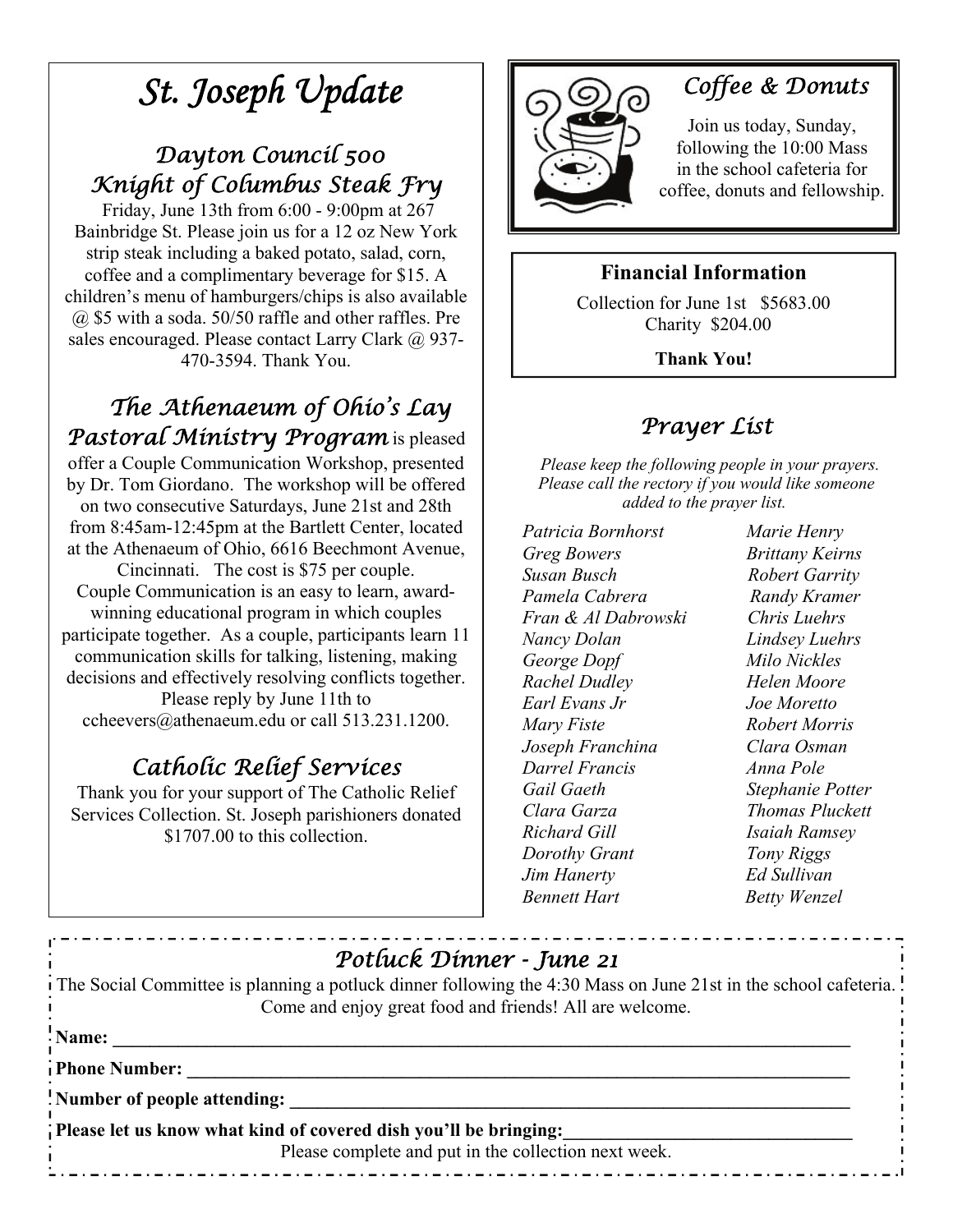# *Pastor's Corner—Penecost Sunday*

 In the reading from John's gospel today we have a beautiful image of re-creation. (Jn 20:19-23) Jesus said to the disciples "Peace be with you. As the Father has sent me, so I send you." And when he had said this, he breathed on them and said to them, "Receive the Holy Spirit." This image takes us back to the Book of Genesis as God "formed man out of the clay of the ground and blew into his nostrils the breath of life, and so man became a living being." (Gn 2:7)

Jesus breathes upon the disciples giving them the gift of new life. Before Pentecost the disciples were timid, introverted and fearful as they huddled in the upper room. After Pentecost they were filled with the power of the Holy Spirit, unafraid to continue the mission of Jesus and spread the Good News of the Father's love. The Holy Spirit continues to animate the life of the church guiding us to continue the mission of Jesus. This is a good time to pray with the gifts of the Holy Spirit and to choose one of the gifts to be poured into your heart this Pentecost season. And so we pray…

**Spirit of Wisdom,** preside over all my thoughts, words and actions, so that in all things I try to see as God sees, choosing to love God above all things.

**Spirit of Understanding,** teach and enlighten me to be less in control, so that I may humble myself and be more attentive to the needs of others thus enjoying true peace of mind and heart.

**Spirit of Knowledge,** teach me how to look at things in their true light, so that I may not be bound by earthly attachments, but ever rejoice in Your heavenly comforts.

**Spirit of Counsel/Right Judgment,** grant that I may always seek Your guidance, that my thoughts and actions may be informed by good judgment, and that whenever my advice is sought by others it will be offered with kindness, prudence, truth and in accordance with God's will.

**Spirit of Fortitude/Courage,** strengthen my weakness, so that I may never be discouraged by obstacles in the path of holiness and virtue, but may willingly accept the trials and difficulties of this life.

**Spirit of Piety/Reverence,** place within my soul familial love toward God my heavenly Father, and all my brothers and sisters, so that I may delight in the service of God and neighbor.

**Spirit of Holy Fear/Wonder & Awe,** keep me mindful of the infinite majesty of God, recognizing that I am a temple of God's Spirit keep me from all selfish desires and evil actions, that I may humbly serve God and others with a clean heart and clear mind.

The more we are able to include the gifts of the Holy Spirit into our day-to-day lives the greater our ability to remain at peace and to reflect the face of Christ to others. And so we pray…

- When anxiety takes over and restlessness leaves us empty...Spirit of God pour forth your peace into my life.
- When I hurry too much and my anger flares because my agenda is not met... Spirit of God pour out your patience into my life.
- When the world seems dark and heavy... Spirit of God pour your joy over my heart
- When others dominate and we feel burdened by others...pour out your gentleness.

Come Holy Spirit, fill the hearts of your faithful and kindle in them the fire of your love. V. Send forth your Spirit, and they shall be created. R. And You shall renew the face of the earth.

Fr. Angelo